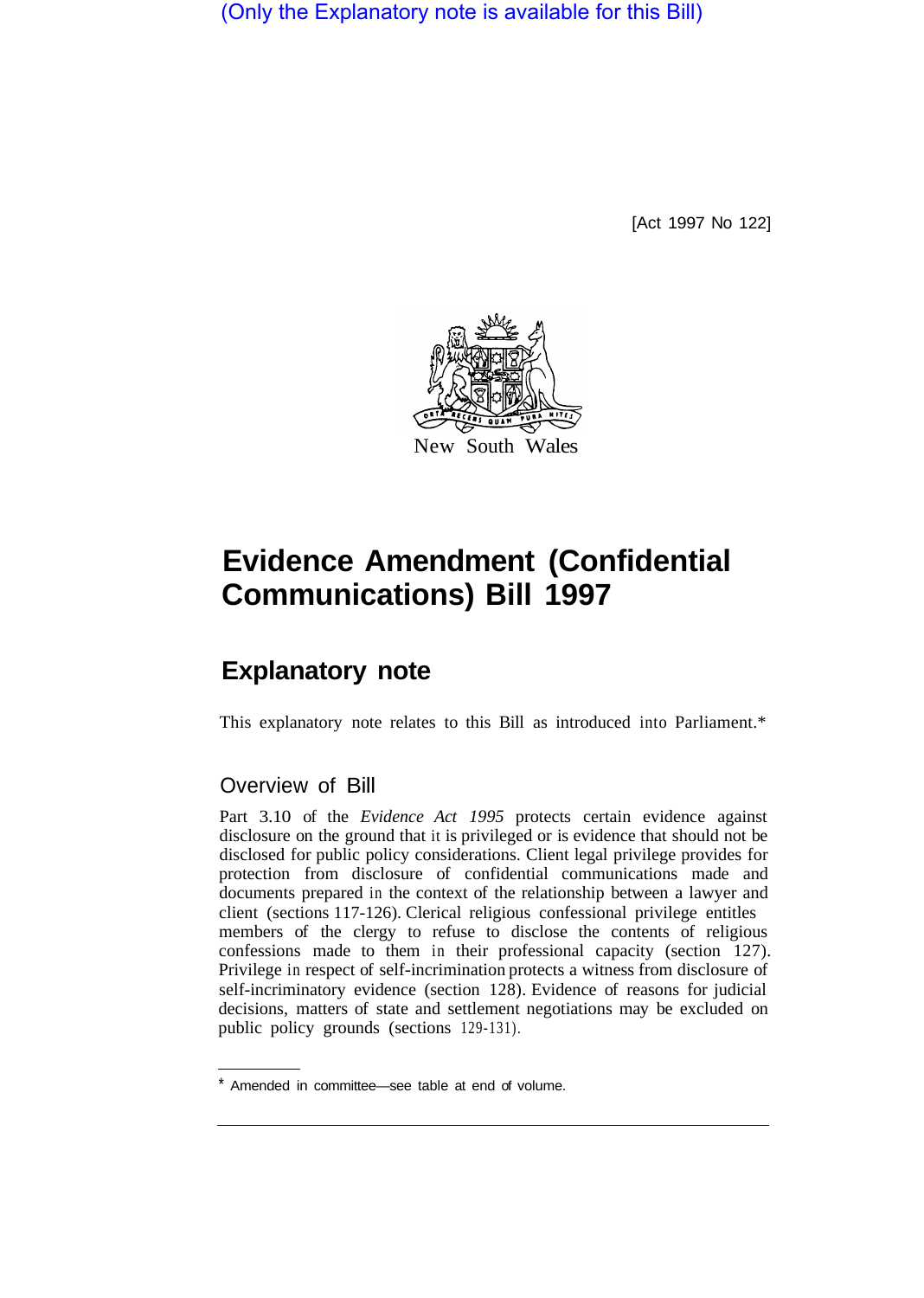Explanatory note

The object of this Bill is to amend Part 3.10 of the *Evidence Act 1995* so as to expand the categories of privilege that may prevent evidence being adduced to include:

- (a) evidence protected from disclosure on the ground that it concerns a confidential communication made to a confidant acting in a professional capacity in circumstances in which the confidant was under an express or implied obligation not to disclose its contents, a document recording such a communication or information about the identity of the maker of the confidential communication, and
- (b) evidence protected from disclosure on the ground that it concerns a confidential communication or a document recording such a communication made in the course of a relationship in which a person against whom a sexual assault offence has been committed, or has been alleged to be committed, is being treated by a counsellor for any emotional or psychological condition.

Under section 134 of the *Evidence Act 1995,* evidence that because of Part 3.10 must not be adduced or given in a proceeding is inadmissible in the proceeding.

Creation of the new categories of privilege for these kinds of confidential communications will also provide a ground for a person to object to the production of a document by subpoena on the ground that to do so would disclose such a communication (see, for example, rule 13 of Part 36 of the *Supreme Court Rules 1970).* 

Section 132 of the *Evidence Act 1995* will require a court to be able to satisfy itself that a witness or party is aware of his or her rights to claim either of the new privileges if it appears that the witness or party may have a ground for making an application under the proposed provisions.

Section 133 of the *Evidence Act 1995* gives a court the power to order the production of, and inspect, any document in respect of which a claim for privilege is made under Part 3.10.

#### Outline of provisions

**Clause 1** sets out the name (also called the short title) of the proposed Act.

**Clause 2** provides for the commencement of the proposed Act on a day or days to be appointed by proclamation.

**Clause 3** is a formal provision giving effect to the amendment to the *Evidence Act 1995* set out in Schedule 1.

**Schedule 1** inserts proposed Divisions A (sections 126A-126F) and 1B (sections 126G-126L) into Part 3.10 of the *Evidence Act 1995.*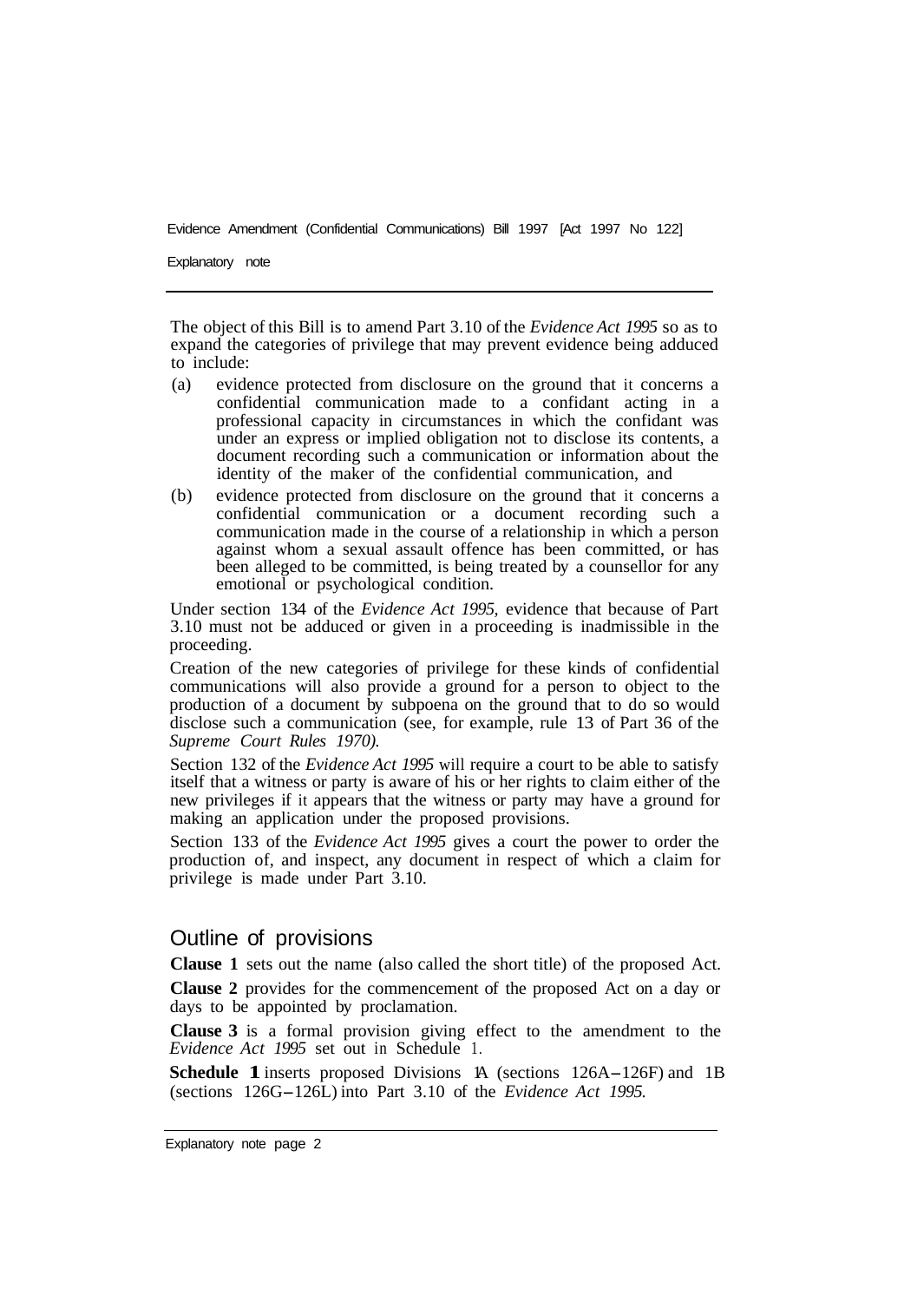Explanatory note

#### **Division 1A Professional confidential relationship privilege**

Division 1A sets out the grounds for claiming that evidence should not be required to be adduced described in paragraph (a) of the Overview of this Bill.

Division 1A will enable claims such as the claim of a doctor to refuse to answer questions about his or her patients and the claim of a journalist to refuse to disclose his or her sources to be tested.

Proposed section 126A defines terms (including *protected confidence*, *protected confider* and *protected identity information)* for the purposes of Division 1A. A *protected confidence* is a communication made by **a** person in confidence to another person (in Division 1A called the *confidant*):

- (a) in the course of a relationship in which the confidant was acting in a professional capacity, and
- (b) when the confidant was under an express or implied obligation not to disclose its contents, whether or not the obligation arises under law or can be inferred from the nature of the relationship between the person and the confidant.

*Protected identity information* is information about, or enabling a person to ascertain, the identity of the person who made a protected confidence.

Proposed section 126B enables a court to direct that evidence not be adduced in a proceeding if the court finds that adducing it would disclose a protected confidence, the contents of a document recording a protected confidence or protected identity information. The court will be required to give such a direction if it is satisfied that if the evidence is adduced it is likely that harm would or might be caused (whether directly or indirectly) to a protected confider and that the nature and extent of the harm outweighs the desirability of the evidence being given.

A court will be able to ensure that any part of a communication or document that should not be disclosed is not adduced.

The court may give such a direction on its own initiative or on the application of the protected confider or confidant concerned (whether or not either is a party).

Proposed section 126B (4) sets out some of the matters the court may take into account in determining whether to exclude evidence. These include, for example, the probative value of the evidence in the proceeding, the nature of the subject matter of the proceeding and the importance of the evidence.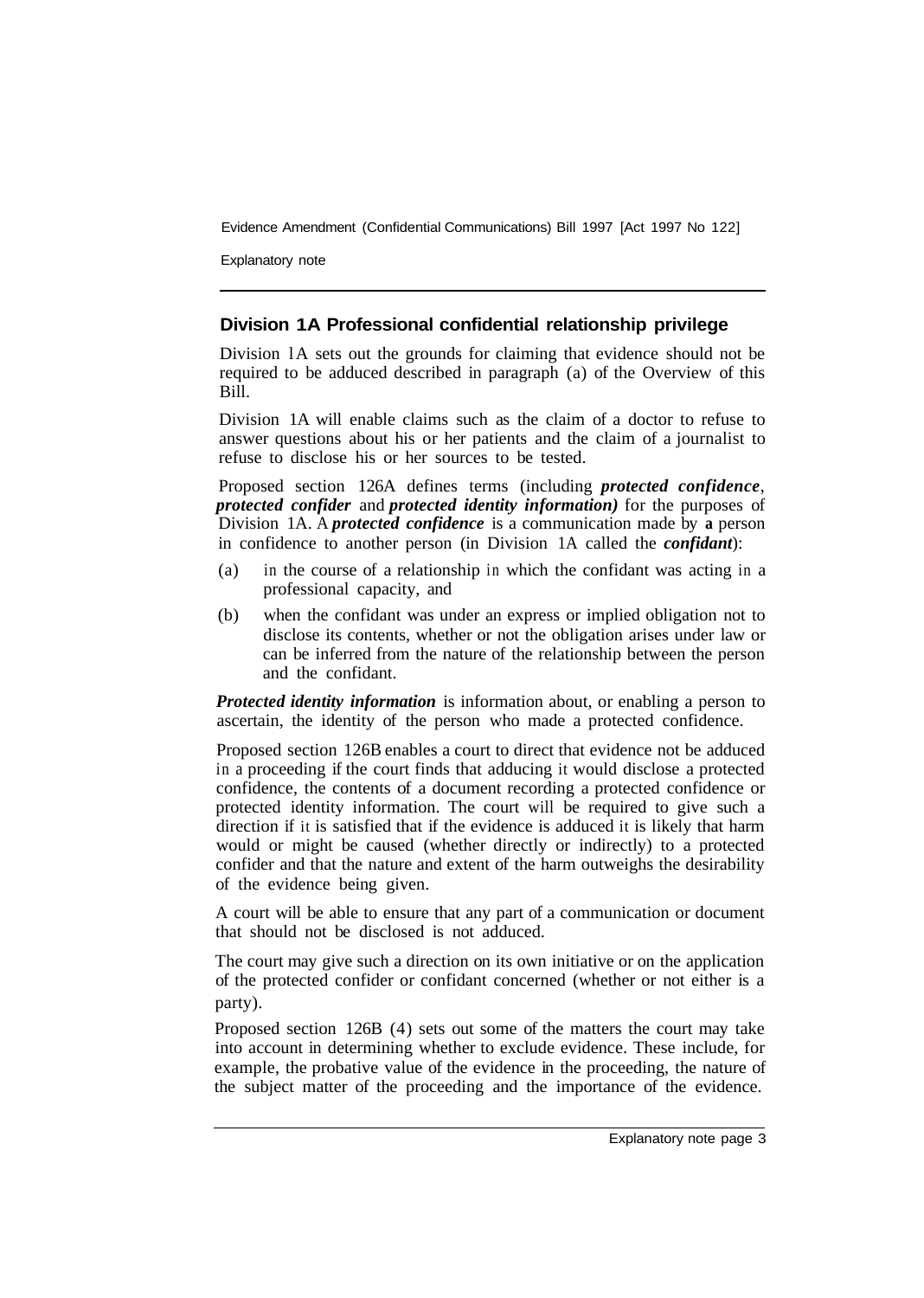Explanatory note

Proposed sections 126C and 126D set out some circumstances when the proposed Division will not prevent the adducing of evidence. Evidence will be able to be adduced with the consent of the protected confider concerned. Professional confidential relationship privilege will be lost for communications made and documents prepared in the furtherance of a fraud, an offence or an act that renders a person liable to a civil penalty.

Proposed section 126E gives some examples of ancillary orders that a court may make to limit the harm, or extent of the harm, that may be caused if evidence of a protected confidence or protected identity information is disclosed.

Proposed section 126F provides for the application of the Division. It makes it clear that the Division does not apply in relation to a proceeding the hearing of which began before the commencement of the Division but applies to protected confidences made whether before or after the commencement. The court will be able to give a direction under the Division in respect of a protected confidence or protected identity information whether or not the confidence or information is privileged under another section of Part 3.10 or would be so privileged except for a limitation or restriction imposed by that section. For example, existing section 127 of the *Evidence Act 1995* entitles members of the clergy to refuse to divulge the contents of communications made to them in their professional capacity but is limited to communications made as religious confessions. The proposed Division will enable clergy to object to disclosure of confidences made to them other than confessions.

#### **Division 1B Sexual assault communications privilege**

Division 1B sets out the grounds for claiming that evidence should not be adduced described in paragraph (b) of the Overview of this Bill.

Division 1B provides a means for testing claims to privilege such as the claim of a sexual assault counsellor to refuse to disclose notes made in the course of counselling sessions with a victim of sexual assault.

Proposed section 126G defines the terms *protected confidence*, *protected confider*, *protected counselling communication*, *protected identity information* and *sexual assault offence*.

**A** *protected counselling communication* is a communication made by a person in confidence to another person (in Division 1B called the *counsellor*) in the course of a relationship in which the counsellor is treating the person for any emotional or psychological condition.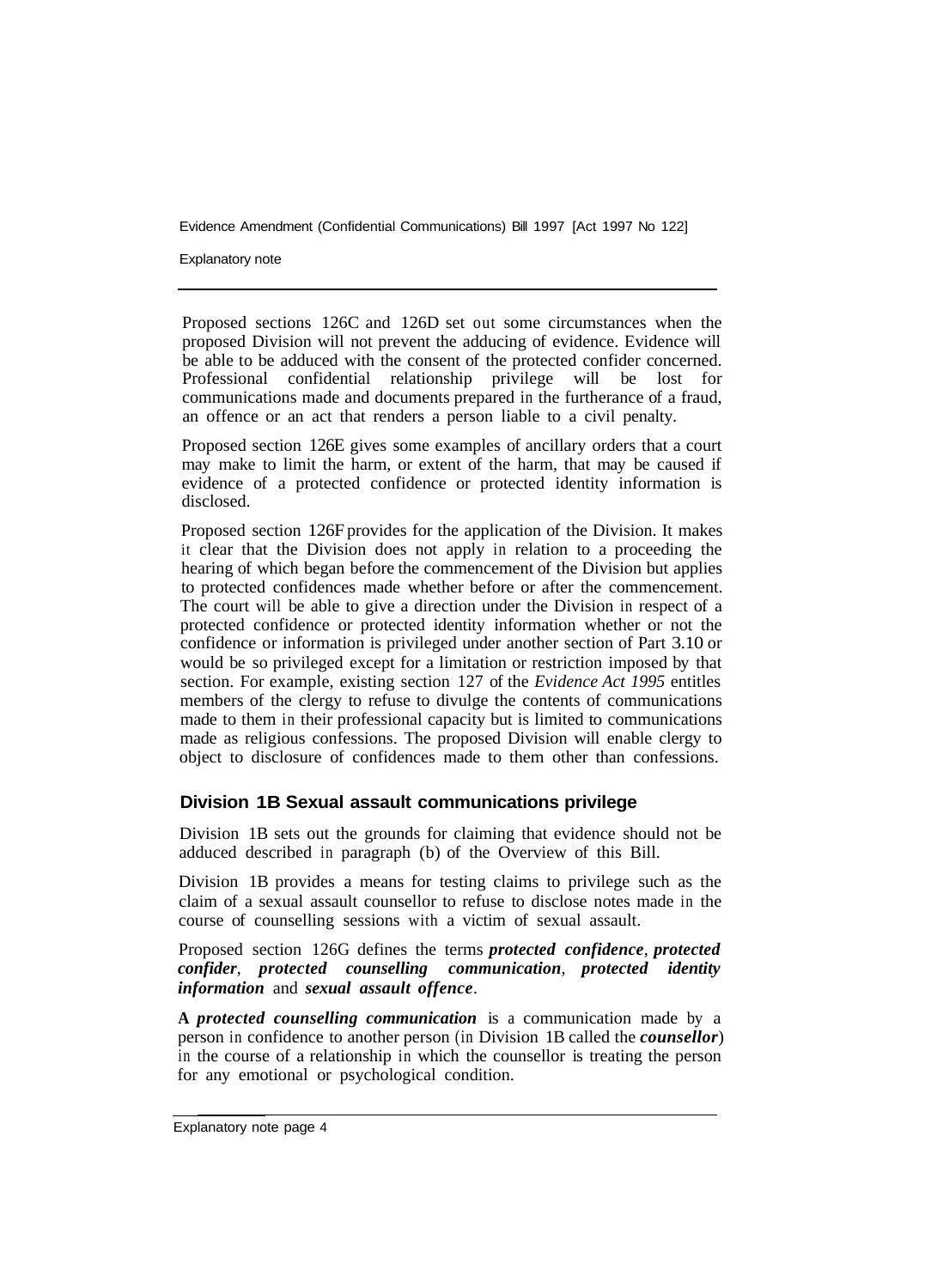Explanatory note

A *protected confidence* is a protected counselling communication made by a person against whom a sexual assault offence has been, or is alleged to have been, committed, whether before or after the acts constituting the offence occurred or are alleged to have occurred.

A *protected confider* is a person who makes a protected confidence.

*Protected identity information* is information about, or enabling a person to ascertain, the address or telephone number of a protected confider or a counsellor of a protected confider.

A *sexual assault offence* is:

- (a) an offence referred to in section 578 of the *Crimes Act 1900,* or
- (b) an offence prescribed by the regulations for the purposes of this definition.

Proposed section 126H prevents evidence of a protected confidence or the contents of a document recording such a confidence from being adduced unless the court gives leave to adduce the evidence. The court must not give leave unless it is satisfied that:

- (a) the evidence will, either by itself or having regard to other evidence adduced or to be adduced by the party seeking to adduce the evidence, have substantial probative value, and
- (b) other evidence concerning the matters to which the protected confidence or document relates is not available, and
- (c) the public interest in preserving the confidentiality of protected confidences and protecting the protected confider from harm is substantially outweighed by the public interest in admitting into evidence information or a document of substantial probative value.

The evidence cannot be adduced unless the party seeking to adduce it has given reasonable notice in writing of its intention to do so.

Proposed sections 126I and 126J set out some circumstances when the proposed Division will not prevent the adducing of evidence. Evidence will be able to be adduced with the consent of the protected confider concerned. Sexual assault communication privilege will be lost for communications made and documents prepared in the furtherance of a fraud, an offence or an act that renders a person liable to a civil penalty.

Proposed section 126K gives some examples of ancillary orders that a court may make to limit the harm, or extent of the harm, that may be caused if evidence of a protected confidence is disclosed. The proposed section will